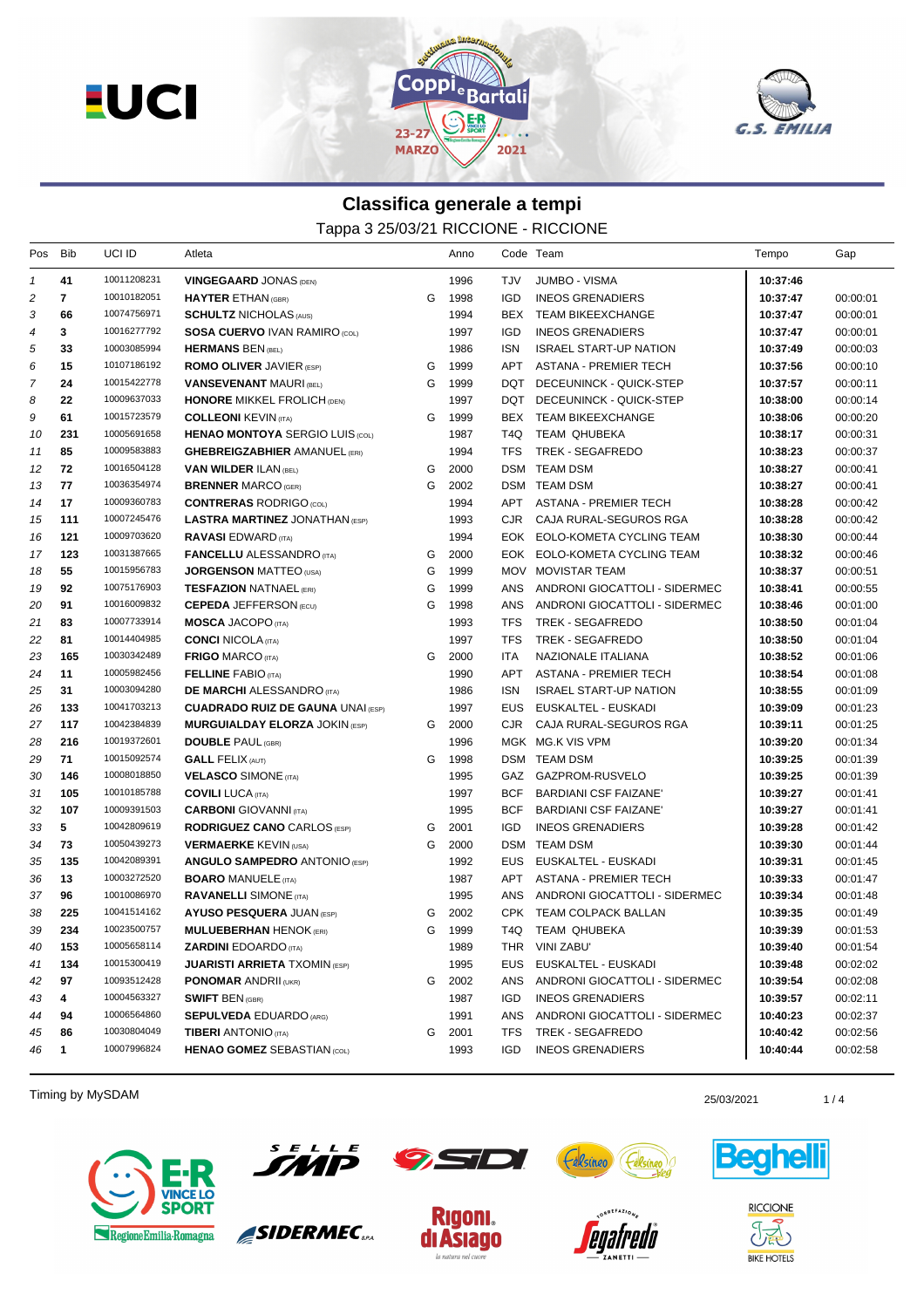



## **Classifica generale a tempi**

Tappa 3 25/03/21 RICCIONE - RICCIONE

| Pos | Bib | UCI ID      | Atleta                                        |   | Anno   |            | Code Team                            | Tempo    | Gap      |
|-----|-----|-------------|-----------------------------------------------|---|--------|------------|--------------------------------------|----------|----------|
| 47  | 241 | 10009499617 | <b>GARAVAGLIA</b> GIACOMO (ITA)               |   | 1996   | IWM        | WORK SERVICE MARCHIOL DINATEK        | 10:40:49 | 00:03:03 |
| 48  | 101 | 10009873065 | <b>CANAVERAL JOHNATAN (COL)</b>               |   | 1996   | <b>BCF</b> | BARDIANI CSF FAIZANE'                | 10:40:49 | 00:03:03 |
| 49  | 65  | 10004595558 | <b>MEYER CAMERON (AUS)</b>                    |   | 1988   |            | BEX TEAM BIKEEXCHANGE                | 10:41:19 | 00:03:33 |
| 50  | 127 | 10011235008 | <b>FORTUNATO LORENZO (ITA)</b>                |   | 1996   | EOK        | EOLO-KOMETA CYCLING TEAM             | 10:41:44 | 00:03:58 |
| 51  | 32  | 10051994206 | <b>PICCOLI JAMES (CAN)</b>                    |   | 1991   | <b>ISN</b> | <b>ISRAEL START-UP NATION</b>        | 10:41:45 | 00:03:59 |
| 52  | 137 | 10005750161 | <b>BRAVO OIARBIDE GARIKOITZ (ESP)</b>         |   | 1989   | <b>EUS</b> | EUSKALTEL - EUSKADI                  | 10:41:45 | 00:03:59 |
| 53  | 34  | 10007882242 | <b>NIV GUY (ISR)</b>                          |   | 1994   | <b>ISN</b> | <b>ISRAEL START-UP NATION</b>        | 10:42:36 | 00:04:50 |
| 54  | 84  | 10009392210 | <b>NIBALI ANTONIO (ITA)</b>                   |   | 1992   | TFS        | TREK - SEGAFREDO                     | 10:42:52 | 00:05:06 |
| 55  | 76  | 10016484930 | <b>VANDENABEELE HENRI (BEL)</b>               | G | 2000   |            | DSM TEAM DSM                         | 10:43:20 | 00:05:34 |
| 56  | 57  | 10035265241 | <b>ALBA BOLIVAR JUAN DIEGO (COL)</b>          |   | 1997   |            | MOV MOVISTAR TEAM                    | 10:43:38 | 00:05:52 |
| 57  | 113 | 10015906869 | <b>LAZKANO LOPEZ OIER (ESP)</b>               | G | 1999   | CJR        | CAJA RURAL-SEGUROS RGA               | 10:44:14 | 00:06:28 |
| 58  | 64  | 10006720161 | <b>HOWSON DAMIEN (AUS)</b>                    |   | 1992   |            | BEX TEAM BIKEEXCHANGE                | 10:45:30 | 00:07:44 |
| 59  | 56  | 10056423971 | <b>GONZALEZ RIVERA ABNER (PUR)</b>            | G | 2000   |            | MOV MOVISTAR TEAM                    | 10:46:05 | 00:08:19 |
| 60  | 176 | 10008855878 | <b>VDOVIN ALEXANDER (RUS)</b>                 |   | 1993   |            | RUS NAZIONALE RUSSIA                 | 10:46:21 | 00:08:35 |
| 61  | 102 | 10007742503 | <b>GABBURO</b> DAVIDE (ITA)                   |   | 1993   | BCF        | <b>BARDIANI CSF FAIZANE'</b>         | 10:46:29 | 00:08:43 |
| 62  | 16  | 10036105101 | <b>BRUSSENSKIY GLEB (KAZ)</b>                 | G | 2000   | APT        | <b>ASTANA - PREMIER TECH</b>         | 10:46:43 | 00:08:57 |
| 63  | 103 | 10009700889 | <b>GAROSIO ANDREA</b> (ITA)                   |   | 1993   | BCF        | BARDIANI CSF FAIZANE'                | 10:47:23 | 00:09:37 |
| 64  | 51  | 10015833818 | <b>CARRETERO HECTOR (ESP)</b>                 |   | 1995   |            | MOV MOVISTAR TEAM                    | 10:47:26 | 00:09:40 |
| 65  | 114 | 10009720491 | <b>AULAR SANABRIA ORLUIS ALBERTO (VEN)</b>    |   | 1996   | CJR.       | CAJA RURAL-SEGUROS RGA               | 10:47:36 | 00:09:50 |
| 66  | 193 | 10014405490 | <b>LUCCA RICCARDO</b> (ITA)                   |   | 1997   | GEF        | <b>GENERAL STORE - F.LLI CURIA -</b> | 10:47:59 | 00:10:13 |
| 67  | 236 | 10015722771 | <b>PUPPIO ANTONIO (ITA)</b>                   | G | 1999   | T4Q        | TEAM QHUBEKA                         | 10:50:00 | 00:12:14 |
| 68  | 75  | 10036430049 | <b>MAYRHOFER MARIUS (GER)</b>                 | G | 2000   |            | <b>DSM TEAM DSM</b>                  | 10:50:08 | 00:12:22 |
| 69  | 12  | 10010041100 | <b>STALNOV NIKITA (KAZ)</b>                   |   | 1991   | APT        | <b>ASTANA - PREMIER TECH</b>         | 10:50:33 | 00:12:47 |
| 70  | 46  | 10022761032 | <b>VAN DIJKE MICK (NED)</b>                   | G | 2000   | TJV        | <b>JUMBO - VISMA</b>                 | 10:51:04 | 00:13:18 |
| 71  | 45  | 10023376475 | <b>LEEMREIZE GIJS (NED)</b>                   | G | 1999   | <b>TJV</b> | JUMBO - VISMA                        | 10:51:23 | 00:13:37 |
| 72  | 122 | 10008816775 | <b>DINA MARTON (HUN)</b>                      |   | 1996   |            | EOK EOLO-KOMETA CYCLING TEAM         | 10:52:48 | 00:15:02 |
| 73  | 145 | 10014401955 | <b>SCARONI</b> CRISTIAN (ITA)                 |   | 1997   |            | GAZ GAZPROM-RUSVELO                  | 10:53:10 | 00:15:24 |
| 74  | 44  | 10021708378 | <b>FISHER-BLACK FINN (NZL)</b>                | G | 2001   | TJV        | JUMBO - VISMA                        | 10:53:54 | 00:16:08 |
| 75  | 166 | 10029928928 | <b>TOLIO ALEX (ITA)</b>                       | G | 2000   | ITA        | NAZIONALE ITALIANA                   | 10:54:02 | 00:16:16 |
| 76  | 157 | 10005750262 | <b>GRADEK KAMIL (POL)</b>                     |   | 1990   | THR        | VINI ZABU'                           | 10:54:27 | 00:16:41 |
| 77  | 21  | 10005506651 | <b>ARCHBOLD SHANE (NZL)</b>                   |   | 1989   | DQT        | DECEUNINCK - QUICK-STEP              | 10:54:34 | 00:16:48 |
| 78  | 36  | 10004881508 | <b>DOWSETT ALEX (GBR)</b>                     |   | 1988   | <b>ISN</b> | <b>ISRAEL START-UP NATION</b>        | 10:54:40 | 00:16:54 |
| 79  | 205 | 10013809144 | <b>YUSTRE RODRIGUEZ KRISTIAN JAVIER (COL)</b> |   | 1993   | GTS        | GIOTTI VICTORIA - SAVINI DUE         | 10:54:59 | 00:17:13 |
| 80  | 82  | 10008670871 | <b>EG NIKLAS (DEN)</b>                        |   | 1995   | TFS        | TREK - SEGAFREDO                     | 10:55:16 | 00:17:30 |
| 81  | 126 | 10009505475 | <b>ALBANESE VINCENZO (ITA)</b>                |   | 1996   | EOK        | EOLO-KOMETA CYCLING TEAM             | 10:55:27 | 00:17:41 |
| 82  | 53  | 10057336175 | <b>RUBIO REYES EINER AUGUSTO (COL)</b>        | G | 1998   |            | MOV MOVISTAR TEAM                    | 10:55:49 | 00:18:03 |
| 83  | 224 | 10030102114 | <b>MARTINELLI ALESSIO</b> (ITA)               | G | 2001   |            | CPK TEAM COLPACK BALLAN              | 10:56:18 | 00:18:32 |
| 84  | 161 | 10007260331 | <b>SENNI MANUEL (ITA)</b>                     |   | 1992   | ITA        | NAZIONALE ITALIANA                   | 10:56:41 | 00:18:55 |
| 85  | 112 | 10009393624 | <b>CUADROS MORATA ALVARO (ESP)</b>            |   | 1995   |            | CJR CAJA RURAL-SEGUROS RGA           | 10:58:12 | 00:20:26 |
| 86  | 147 | 10075083741 | <b>VACEK MATHIAS (CZE)</b>                    |   | G 2002 |            | GAZ GAZPROM-RUSVELO                  | 10:58:14 | 00:20:28 |
| 87  | 106 | 10014968191 | <b>MONACO ALESSANDRO</b> (ITA)                | G | 1998   |            | BCF BARDIANI CSF FAIZANE'            | 10:58:16 | 00:20:30 |
| 88  | 187 | 10029858705 | <b>PARISINI NICOLO' (ITA)</b>                 | G | 2000   | BTC        | BELTRAMI TSA TRE COLLI               | 11:00:02 | 00:22:16 |
| 89  | 131 | 10015709132 | <b>AZPARREN</b> XABIER MIKEL (ESP)            | G | 1999   |            | EUS EUSKALTEL - EUSKADI              | 11:00:42 | 00:22:56 |
| 90  | 115 | 10016193021 | <b>OSORIO CARVAJAL ALEJANDRO (COL)</b>        | G | 1998   | CJR        | CAJA RURAL-SEGUROS RGA               | 11:01:14 | 00:23:28 |
| 91  | 124 | 10023603013 | <b>FETTER ERIK (HUN)</b>                      | G | 2000   |            | EOK EOLO-KOMETA CYCLING TEAM         | 11:01:47 | 00:24:01 |
| 92  | 43  | 10022852170 | <b>PLUIMERS RICK (NED)</b>                    | G | 2000   | TJV        | JUMBO - VISMA                        | 11:02:05 | 00:24:19 |
|     |     |             |                                               |   |        |            |                                      |          |          |

Timing by MySDAM 2/4





SIDERMEC<sub>SPA</sub>







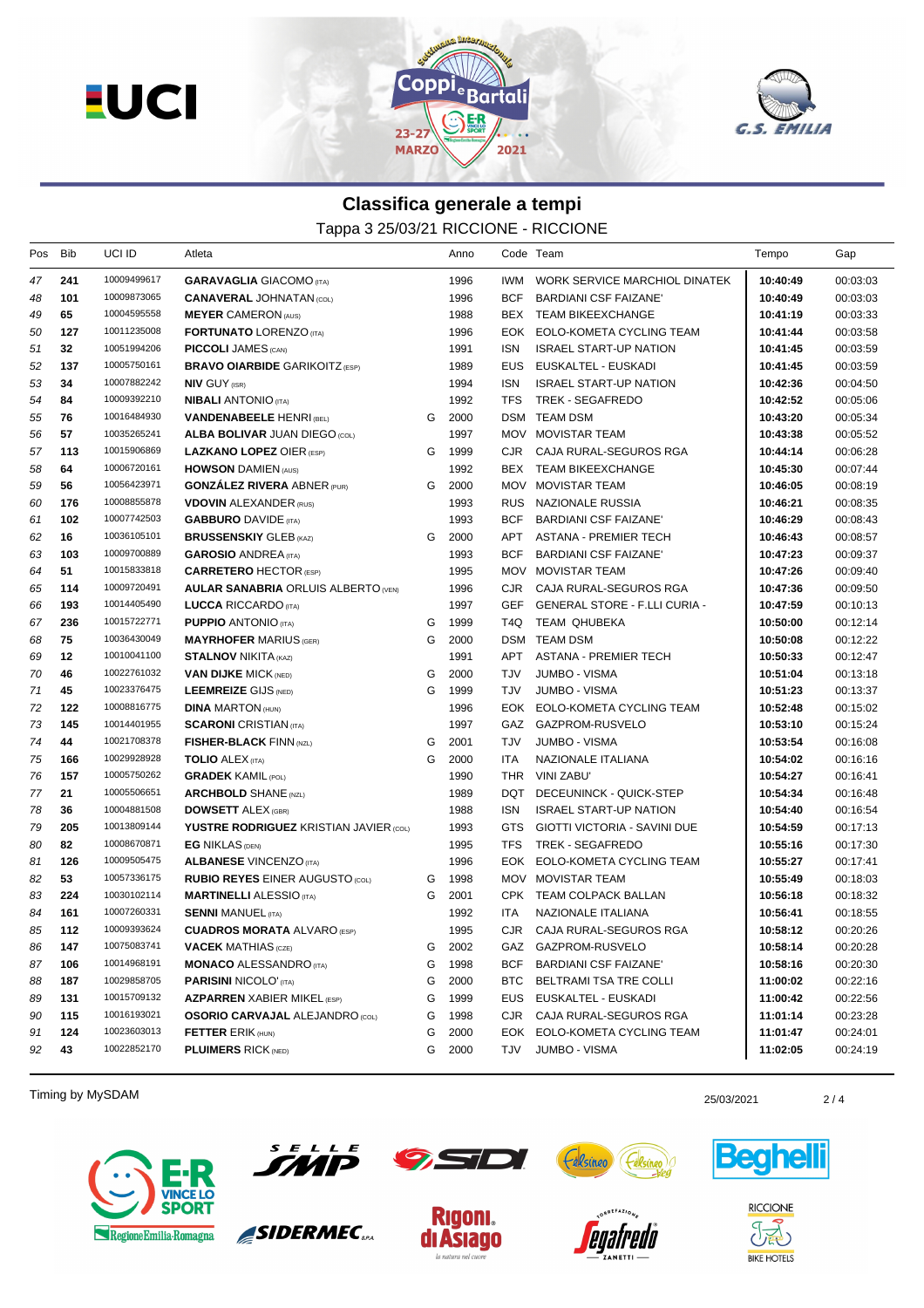



## **Classifica generale a tempi** Tappa 3 25/03/21 RICCIONE - RICCIONE

| Pos     | <b>Bib</b> | UCI ID      | Atleta                                   |   | Anno |            | Code Team                            | Tempo    | Gap      |
|---------|------------|-------------|------------------------------------------|---|------|------------|--------------------------------------|----------|----------|
| 93      | 104        | 10010183263 | <b>RIVERA KEVIN (CRC)</b>                | G | 1998 | <b>BCF</b> | <b>BARDIANI CSF FAIZANE'</b>         | 11:03:29 | 00:25:43 |
| 94      | 243        | 10014478343 | <b>COLOMBO RAUL (ITA)</b>                |   | 1996 | IWM.       | WORK SERVICE MARCHIOL DINATEK        | 11:04:31 | 00:26:45 |
| 95      | 223        | 10030050479 | <b>PLEBANI NICOLA (ITA)</b>              | G | 2001 | CPK        | TEAM COLPACK BALLAN                  | 11:04:32 | 00:26:46 |
| 96      | 141        | 10006795337 | <b>SHALUNOV EVGENY (RUS)</b>             |   | 1992 | GAZ        | GAZPROM-RUSVELO                      | 11:04:35 | 00:26:49 |
| 97      | 37         | 10015606674 | <b>BERWICK SEBASTIAN (AUS)</b>           | G | 1999 | ISN        | <b>ISRAEL START-UP NATION</b>        | 11:04:45 | 00:26:59 |
| 98      | 201        | 10053731112 | <b>DIMA EMIL (ROU)</b>                   |   | 1997 | GTS        | GIOTTI VICTORIA - SAVINI DUE         | 11:05:21 | 00:27:35 |
| 99      | 174        | 10015314361 | <b>SMIRNOV IVAN (RUS)</b>                | G | 1999 | <b>RUS</b> | NAZIONALE RUSSIA                     | 11:05:23 | 00:27:37 |
| 100     | 215        | 10010128905 | <b>WRIGHT PAUL (NZL)</b>                 | G | 1998 |            | MGK MG.K VIS VPM                     | 11:06:35 | 00:28:49 |
| 101     | 63         | 10006291442 | <b>HEPBURN MICHAEL (AUS)</b>             |   | 1991 |            | BEX TEAM BIKEEXCHANGE                | 11:07:42 | 00:29:56 |
| 102     | 142        | 10010201350 | <b>RIKUNOV PETR (RUS)</b>                |   | 1997 |            | GAZ GAZPROM-RUSVELO                  | 11:08:06 | 00:30:20 |
| 103     | 74         | 10023963529 | <b>HAYTER LEO (GBR)</b>                  | G | 2001 |            | <b>DSM TEAM DSM</b>                  | 11:08:08 | 00:30:22 |
| 104     | 93         | 10062390178 | <b>UMBA LOPEZ ABNER SANTIAGO (COL)</b>   | G | 2002 | ANS        | ANDRONI GIOCATTOLI - SIDERMEC        | 11:08:19 | 00:30:33 |
| 105     | 42         | 10036464102 | <b>HESSMANN MICHEL (GER)</b>             | G | 2001 | TJV        | JUMBO - VISMA                        | 11:08:43 | 00:30:57 |
| 106     | 196        | 10015832000 | <b>VISINTAINER LORENZO (ITA)</b>         | G | 1999 | GEF        | <b>GENERAL STORE - F.LLI CURIA -</b> | 11:08:59 | 00:31:13 |
| 107     | 144        | 10009818202 | <b>KUZMIN ANTON (KAZ)</b>                |   | 1996 | GAZ        | GAZPROM-RUSVELO                      | 11:09:20 | 00:31:34 |
| 108     | 247        | 10000991808 | <b>REBELLIN</b> DAVIDE (ITA)             |   | 1971 | IWM.       | WORK SERVICE MARCHIOL DINATEK        | 11:09:21 | 00:31:35 |
| 109     | 173        | 10015265659 | <b>MUKHOMEDIAROV DMITRII (RUS)</b>       | G | 1999 |            | RUS NAZIONALE RUSSIA                 | 11:10:11 | 00:32:25 |
| 110     | 25         | 10003292324 | <b>CAVENDISH MARK (GBR)</b>              |   | 1985 | DQT        | DECEUNINCK - QUICK-STEP              | 11:10:36 | 00:32:50 |
| 111     | 95         | 10007822729 | <b>RUMAC JOSIP (CRO)</b>                 |   | 1994 | ANS        | ANDRONI GIOCATTOLI - SIDERMEC        | 11:10:46 | 00:33:00 |
| 112     | 197        | 10009639255 | <b>ZAHIRI ABDERRAHIM (MAR)</b>           |   | 1996 | <b>GEF</b> | <b>GENERAL STORE - F.LLI CURIA -</b> | 11:10:48 | 00:33:02 |
| 113     | 185        | 10084075035 | <b>MILESI</b> LORENZO (ITA)              | G | 2002 | BTC        | BELTRAMI TSA TRE COLLI               | 11:11:19 | 00:33:33 |
| 114     | 195        | 10015792792 | <b>TOSIN RICCARDO</b> (ITA)              | G | 1998 | GEF        | <b>GENERAL STORE - F.LLI CURIA -</b> | 11:11:20 | 00:33:34 |
| 115     | 183        | 10030302376 | <b>BALESTRA LORENZO (ITA)</b>            | G | 2002 | BTC.       | BELTRAMI TSA TRE COLLI               | 11:11:21 | 00:33:35 |
| 116     | 237        | 10021918142 | <b>CHRISTENSEN DREW (NZL)</b>            | G | 2001 | T4Q.       | <b>TEAM QHUBEKA</b>                  | 11:12:03 | 00:34:17 |
| 117     | 54         | 10010973714 | <b>JØRGENSEN MATHIAS NORSGAARD (DEN)</b> |   | 1997 | MOV        | <b>MOVISTAR TEAM</b>                 | 11:12:11 | 00:34:25 |
| 118     | 14         | 10009818101 | <b>NATAROV YURIY (KAZ)</b>               |   | 1996 | APT        | ASTANA - PREMIER TECH                | 11:12:23 | 00:34:37 |
| 119     | 182        | 10030127271 | <b>CRETTI LUCA (ITA)</b>                 | G | 2001 | BTC        | BELTRAMI TSA TRE COLLI               | 11:12:24 | 00:34:38 |
| 120     | 226        | 10029403108 | <b>PETRUCCI MATTIA (ITA)</b>             | G | 2000 |            | CPK TEAM COLPACK BALLAN              | 11:12:27 | 00:34:41 |
| 121     | 214        | 10030110905 | <b>DRAGHI</b> GUIDO (ITA)                | G | 2001 |            | MGK MG.K VIS VPM                     | 11:12:43 | 00:34:57 |
| 122     | 232        | 10010995841 | <b>SUNDERLAND DYLAN (AUS)</b>            |   | 1996 | T4Q.       | TEAM QHUBEKA                         | 11:13:44 | 00:35:58 |
| 123     | 246        | 10030102215 | <b>ZECCHIN MICHAEL (ITA)</b>             | G | 2001 | IWM.       | WORK SERVICE MARCHIOL DINATEK        | 11:13:46 | 00:36:00 |
| 124     | 211        | 10009780715 | <b>RADICE RAFFAELE</b> (ITA)             |   | 1996 |            | MGK MG.K VIS VPM                     | 11:13:46 | 00:36:00 |
| 125     | 23         | 10015311028 | <b>GARRISON IAN (USA)</b>                | G | 1998 | DQT        | DECEUNINCK - QUICK-STEP              | 11:14:38 | 00:36:52 |
| 126     | 35         | 10005391564 | <b>BRANDLE MATTHIAS (AUT)</b>            |   | 1989 | <b>ISN</b> | <b>ISRAEL START-UP NATION</b>        | 11:14:50 | 00:37:04 |
| 127     | 116        | 10008682793 | <b>SAEZ BENITO HECTOR (ESP)</b>          |   | 1993 | CJR.       | CAJA RURAL-SEGUROS RGA               | 11:15:06 | 00:37:20 |
| 128     | 125        | 10008672891 | <b>FRAPPORTI MATTIA (ITA)</b>            |   | 1994 | EOK        | EOLO-KOMETA CYCLING TEAM             | 11:15:08 | 00:37:22 |
| 129     | 171        | 10034936653 | <b>SYRITSA GLEB (RUS)</b>                | G | 2000 | RUS        | NAZIONALE RUSSIA                     | 11:15:11 | 00:37:25 |
| 130     | 194        | 10015078935 | <b>ROCCHETTA CRISTIAN (ITA)</b>          | G | 1998 | <b>GEF</b> | <b>GENERAL STORE - F.LLI CURIA -</b> | 11:15:18 | 00:37:32 |
| 131     | 186        | 10030220635 | <b>DE PRETTO DAVIDE (ITA)</b>            | G | 2002 | BTC.       | BELTRAMI TSA TRE COLLI               | 11:15:19 | 00:37:33 |
| 132 143 |            | 10008924384 | <b>CIMA</b> DAMIANO (ITA)                |   | 1993 |            | GAZ GAZPROM-RUSVELO                  | 11:15:29 | 00:37:43 |
| 133 244 |            | 10015134004 | <b>ZANDRI FRANCESCO (ITA)</b>            |   | 1997 | IWM        | WORK SERVICE MARCHIOL DINATEK        | 11:15:37 | 00:37:51 |
| 134     | 212        | 10010970579 | <b>SALVIETTI NICCOLO' (ITA)</b>          |   | 1993 |            | MGK MG.K VIS VPM                     | 11:15:38 | 00:37:52 |
| 135 227 |            | 10030129493 | <b>UMBRI</b> GIDAS (ITA)                 | G | 2001 |            | CPK TEAM COLPACK BALLAN              | 11:15:39 | 00:37:53 |
| 136     | 242        | 10010971185 | <b>BURCHIO FEDERICO (ITA)</b>            |   | 1996 | IWM        | WORK SERVICE MARCHIOL DINATEK        | 11:15:40 | 00:37:54 |
| 137 184 |            | 10030311066 | <b>PIRAS ANDREA</b> (ITA)                | G | 2002 | BTC.       | BELTRAMI TSA TRE COLLI               | 11:15:40 | 00:37:54 |
| 138 151 |            | 10009974816 | <b>BEVILACQUA SIMONE (ITA)</b>           |   | 1997 |            | THR VINI ZABU'                       | 11:15:41 | 00:37:55 |

Timing by MySDAM 25/03/2021 25/03/2021 25/03/2021 25/03/2021 25/03/2021 25/03/2021





SIDERMEC<sub>SPA</sub>









**RICCIONE**  $\partial \widetilde{\mathbb{E}}$ **BIKE HOTELS**